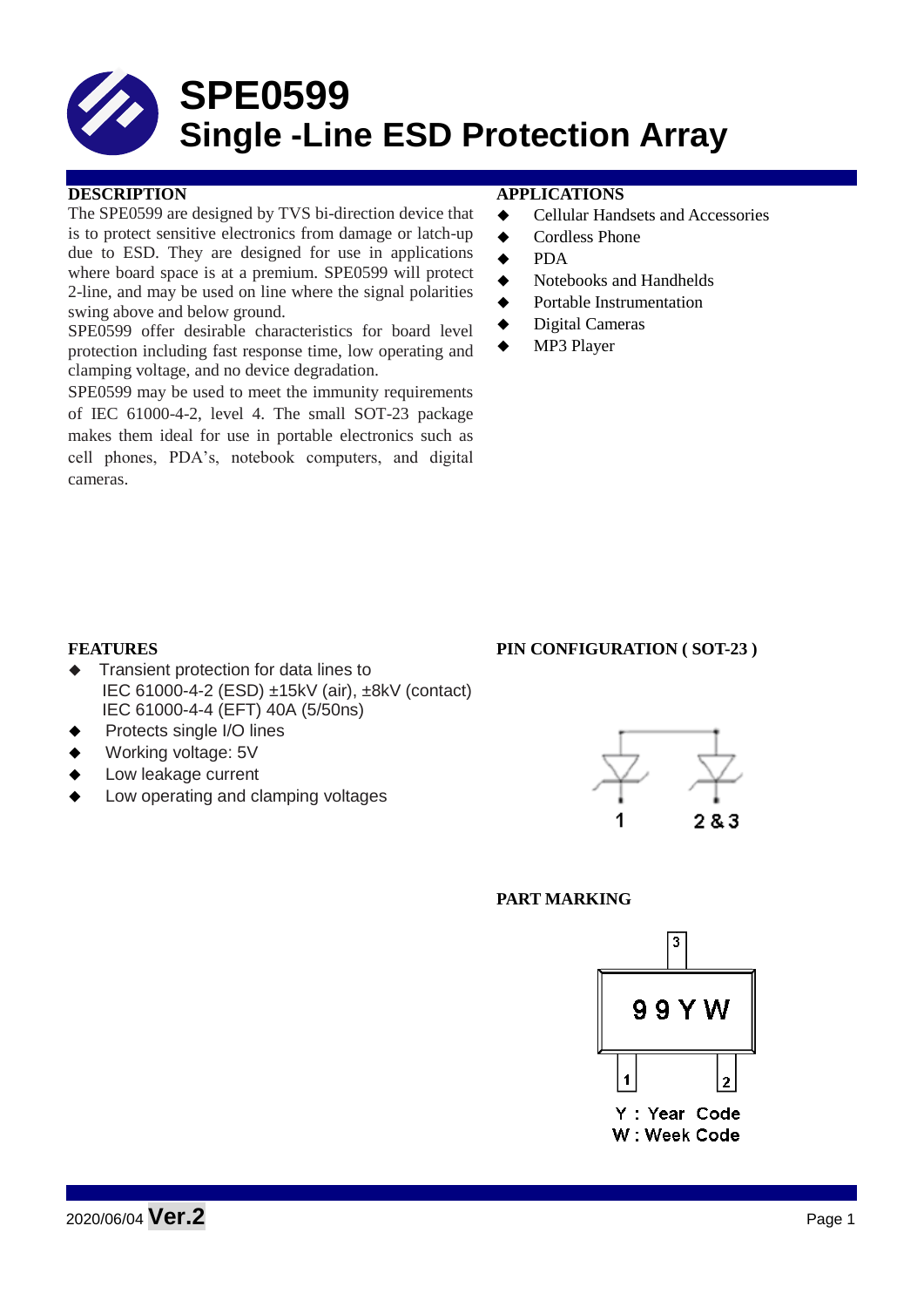

#### **ORDERING INFORMATION**

| <b>Part Number</b> | Package             | <b>Part Marking</b> |
|--------------------|---------------------|---------------------|
| SPE0599S23RGB      | SOT-23              | QC                  |
|                    | $\sim$<br>---<br>__ |                     |

※ SPE0599S23RGB : Tape Reel ; Pb – Free; Halogen – Free

### **ABSOULTE MAXIMUM RATINGS**

(TA=25℃ Unless otherwise noted)

| <b>Parameter</b>                                 | <b>Symbol</b> | <b>Typical</b> | Unit            |  |
|--------------------------------------------------|---------------|----------------|-----------------|--|
| Peak Pulse Power ( $tp = 8/20 \mu s$ )           | Ppk           | 250            | W               |  |
| Maximum Peak Pulse Current ( $tp = 8/20 \mu s$ ) | Ipp           |                | A               |  |
| ESD per IEC $61000 - 4 - 2$ (Air)                | Vpp           | ±15            | <b>KV</b>       |  |
| <b>ESD</b> per IEC $61000 - 4 - 2$ (Contact)     | Vpp           | $\pm 8$        | KV              |  |
| <b>Operating Junction Temperature</b>            | Tј            | $-55 \sim 125$ | $\rm ^{\circ}C$ |  |
| <b>Storage Temperature Range</b>                 | <b>TSTG</b>   | $-55 \sim 150$ | $\rm ^{\circ}C$ |  |
| Lead Soldering Temperature                       | Tī.           | 260 (10sec)    | $\rm ^{\circ}C$ |  |

## **ELECTRICAL CHARACTERISTICS**

(TA=25℃ Unless otherwise noted)

| <b>Parameter</b>                 | <b>Symbol</b> | <b>Conditions</b>                                  | Min. | <b>Typ</b> | Max. | Unit         |
|----------------------------------|---------------|----------------------------------------------------|------|------------|------|--------------|
| Reverse Stand – Off<br>Voltage   | <b>VRWM</b>   |                                                    |      |            | 5    | $\mathbf{V}$ |
| <b>Reverse Breakdown Voltage</b> | <b>VBR</b>    | It = $1mA$                                         | 6    |            | 8.5  | $\mathbf{V}$ |
| <b>Reverse Leakage Current</b>   | IR            | $V_{\text{RWM}} = 5V$ , T=25°C                     |      | 0.01       |      | μA           |
| <b>Reverse Leakage Current</b>   | IR            | $V_{\text{RWM}} = 3V$ , T=25°C                     |      | 0.01       | 0.5  | μA           |
| <b>Clamping Voltage</b>          | Vc            | Ipp = $1A$ , tp = $8/20 \mu s$                     |      |            | 11.5 | V            |
| <b>Clamping Voltage</b>          | Vc            | Ipp = 7A, tp = $8/20 \mu s$                        |      |            | 15   | $\mathbf{V}$ |
| <b>Junction Capacitance</b>      | Cj            | Between I/O Pin and GND<br>$V_R = 0V$ , $f = 1MHz$ |      |            | 10   | pF           |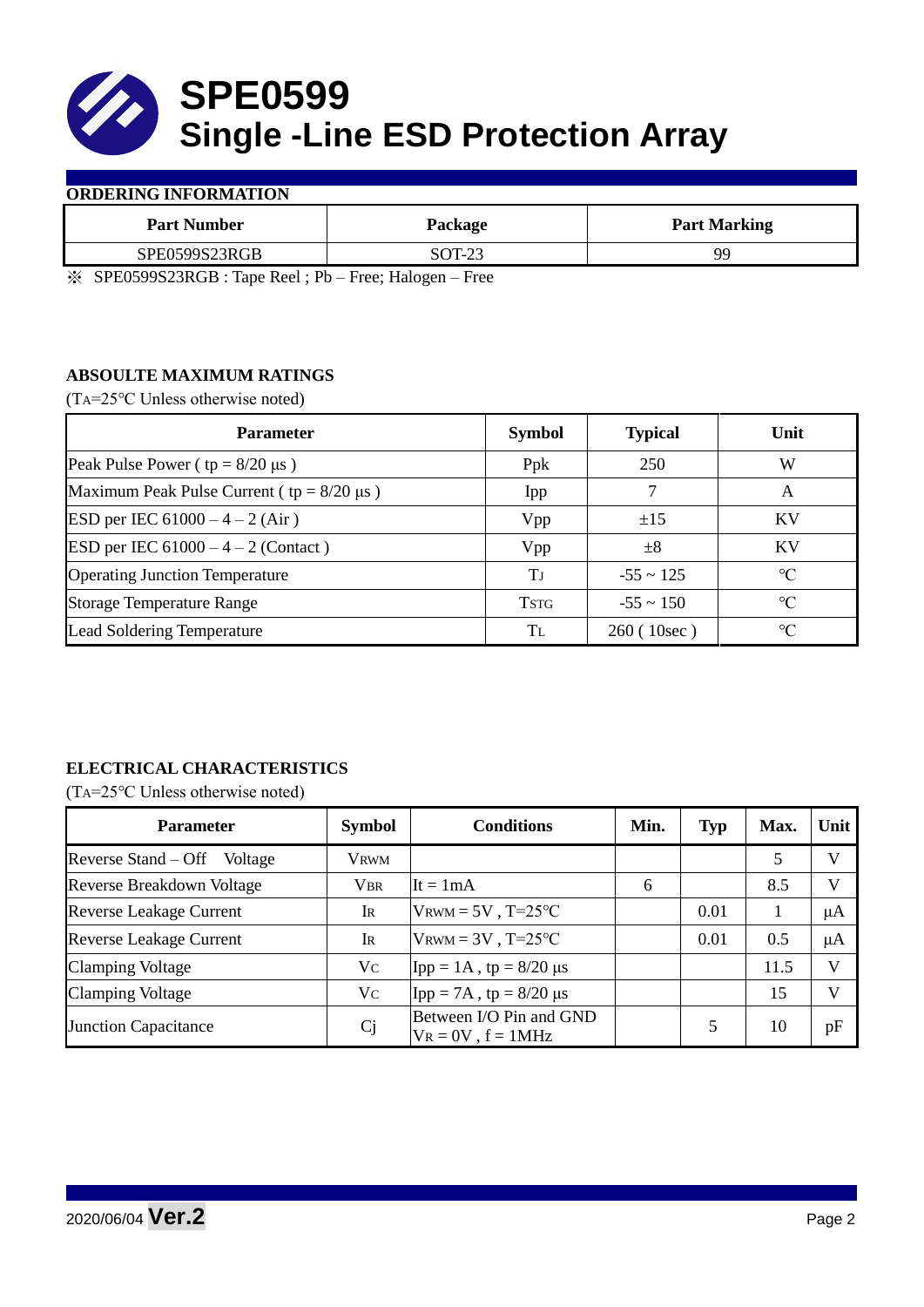

## **TYPICAL CHARACTERISTICS**



2020/06/04 **Ver.2** Page 3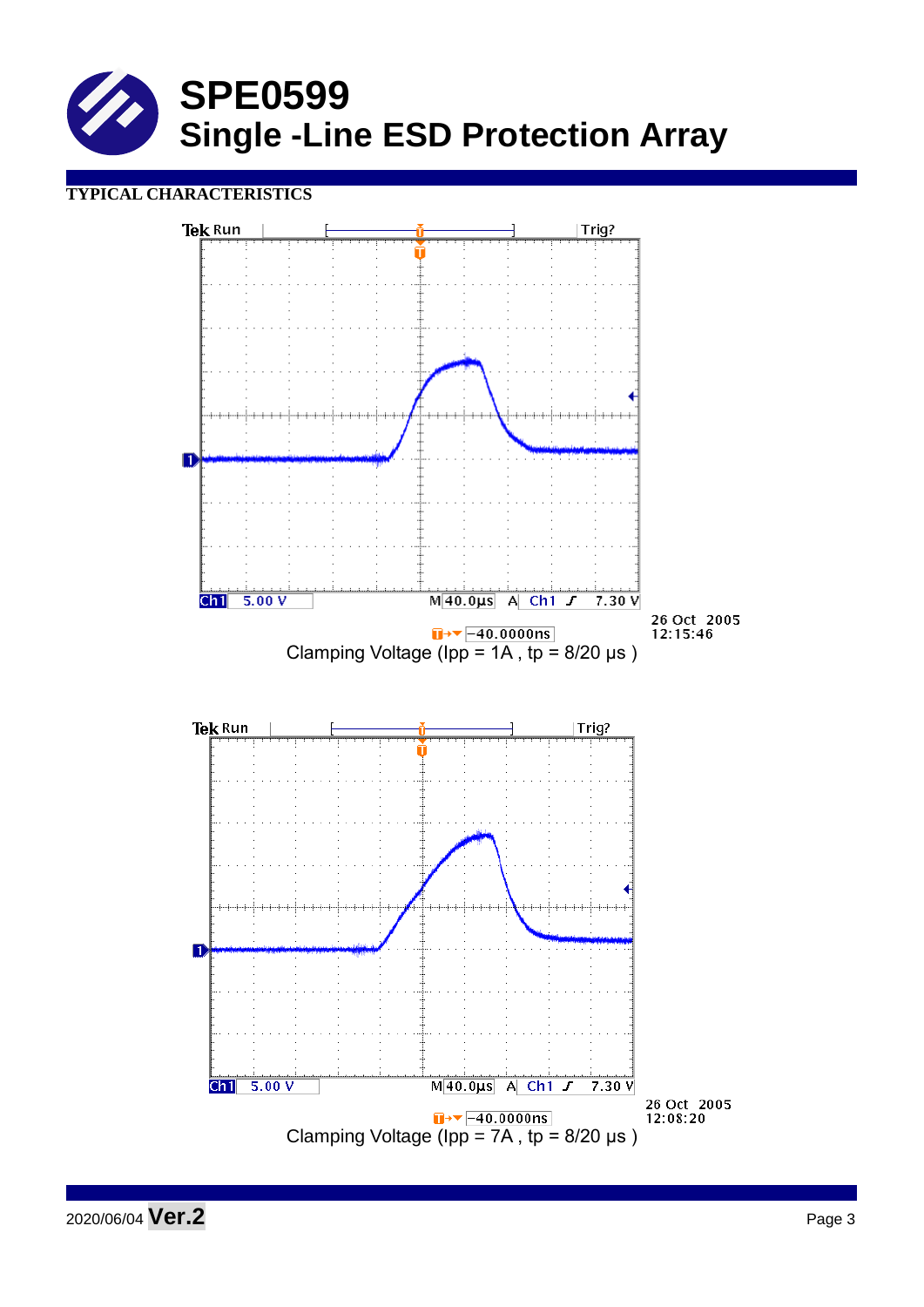# **SPE0599 Single -Line ESD Protection Array**

# **TYPICAL CHARACTERISTICS**





**Fig 1 : Junction Capacitance V.S Reverse Voltage Applied Fig 2 : Peak Plus Power V.S Exponential Plus Duration**





 **Initial Junction Temperature** 



**Fig 3 : Relative Variation of Peal Plus Power V.S Fig 4 : Forward Voltage Drop V.S Peak Forward Current**